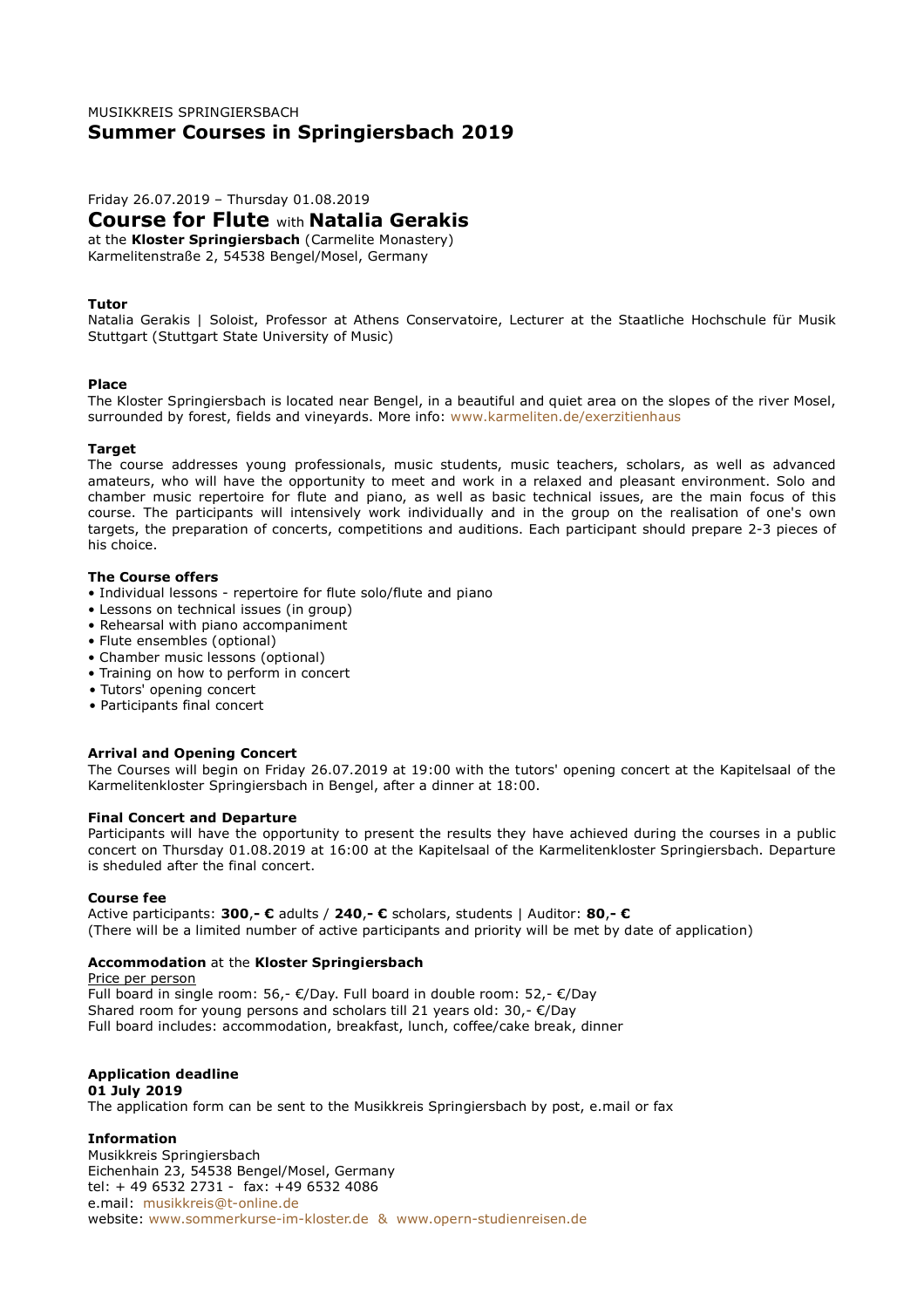# **Payment**

With applying for the Summer Course a **pre-payment of 100**,**- €** is due to the following bank account:

# **Musikkreis Springiersbach Bank**: **VVR-Bank Wittlich IBAN**: **DE41 5876 0954 0003 8236 00 SWIFT**/**BIC Code**: **GEN0DED1WTL**

The remaining amount of the course and accommodation fee should be deposited to the same account not later than **08 July 2019**

- Note in reference the name of the participant
- All bank transfers should be without cost to the recipient
- If there are additional bank charges to the Musikkreis Springiersbach, interested parties
- should return the money when they arrive at the Karmelitenkloster Springiersbach
- The pre-payment is not refundable in case of cancelation on your part

### **Natalia Gerakis** – Flutist

www.nataliagerakis.com www.facebook.com/profile.php twitter.com/NataliaGerakis nataliageraki@outlook.com



She is considered one of the most accomplished Greek flutists. Both Stuttgart- and Athens-based, she performed as a soloist, chamber musician and orchestral player at major halls and festivals throughout Germany and in numerous European countries, as well in Asia, Africa and South America. She has been principal flutist of the Thessaloniki State Symphony Orchestra and collaborated with the Stuttgart State Opera House (Kammertheater), the Würrtembergisches Kammerorchester Heilbronn, the Athens Camerata/Armonia Atenea. She has also been principal flutist of the Mediterranean Youth Orchestra (Marseilles/FR) and scholar at the Ensemble Modern Frankfurt (Paxos Festival/GR). She completed her studies in Paris at the Nadia & Lili Boulanger Conservatoire and in Stuttgart, at the State Music Univeristy under Professor Jean-Claude Gérard, on a scholarship of the Greek State. Currently, she is a sought-after tutor of international music courses (Deutscher Tonkünstlerverband Instrumentenkurse/ Germany, Adams European Flute Center/Holland, European Academy of Camerata Europaea/ Germany-Greece, International Forum for Flute and Piano/ Luxembourg, Internationaler Arbeitskreis für Musik/ Germany, Semaine de la Francophonie Lusaka/Zambia, Universidad Mayor Santiago/Chile). She particularly enjoys working for concentrated short periods of time with young flutists, helping them towards achieving their own goals. Moreover, she is Flute Professor at the Athens Conservatoire and teaches Flute Methodology at the State University of Music & Performing Arts Stuttgart/Germany. CD-Production: 'Terra e Aria', 'Claude Debussy: La Musique à moi'.